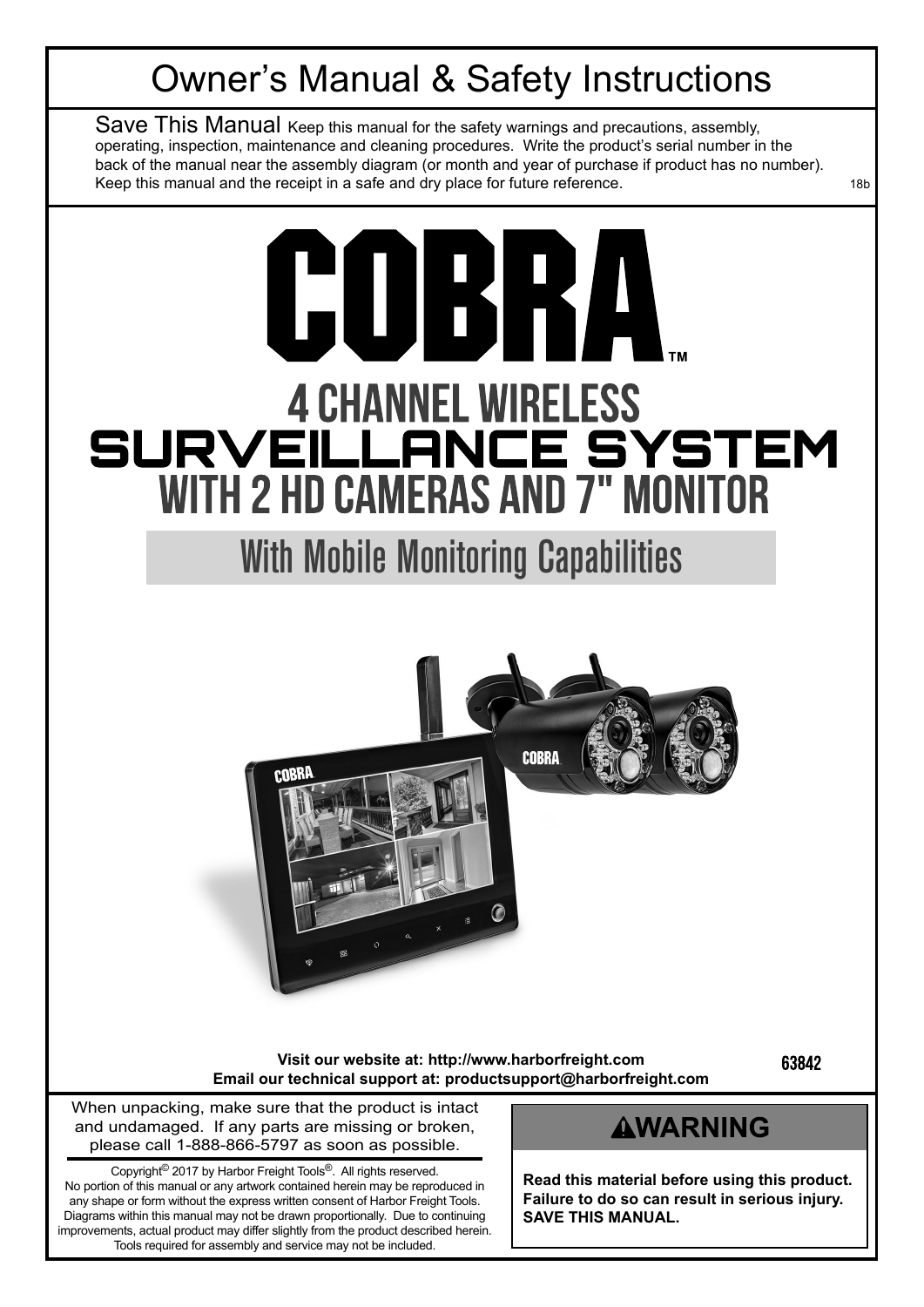## **Table of Contents**

| Receiver Components and Controls 6 |  |
|------------------------------------|--|
| Camera Components and Controls 8   |  |
|                                    |  |
|                                    |  |
|                                    |  |
|                                    |  |
|                                    |  |

| Remote Viewing via MyCam View™ app 17 |
|---------------------------------------|
| Maintenance Instructions  18          |
|                                       |
|                                       |
|                                       |

|                                 | <b>WARNING SYMBOLS AND DEFINITIONS</b>                                                                                                                                                   |  |  |  |
|---------------------------------|------------------------------------------------------------------------------------------------------------------------------------------------------------------------------------------|--|--|--|
|                                 | This is the safety alert symbol. It is used to alert you to potential<br>personal injury hazards. Obey all safety messages that follow<br>this symbol to avoid possible injury or death. |  |  |  |
| <b>ADANGER</b>                  | Indicates a hazardous situation which, if not avoided,<br>will result in death or serious injury.                                                                                        |  |  |  |
| <b>AWARNING</b>                 | Indicates a hazardous situation which, if not avoided,<br>could result in death or serious injury.                                                                                       |  |  |  |
| <b>ACAUTION</b>                 | Indicates a hazardous situation which, if not avoided,<br>could result in minor or moderate injury.                                                                                      |  |  |  |
| <b>NOTICE</b><br><b>CAUTION</b> | Addresses practices not related to personal injury.                                                                                                                                      |  |  |  |
|                                 |                                                                                                                                                                                          |  |  |  |

## **Symbology**

| Double Insulated | $\tilde{\phantom{a}}$ | <b>Alternating Current</b> |
|------------------|-----------------------|----------------------------|
| Volts            |                       | <b>Amperes</b>             |

## **IMpORTANT SAFETy INFORMATION**

## **AWARNING**

#### **Read all safety warnings and instructions.**

*Failure to follow the warnings and instructions may result in electric shock, fire and/or serious injury.* **Save all warnings and instructions for future reference.**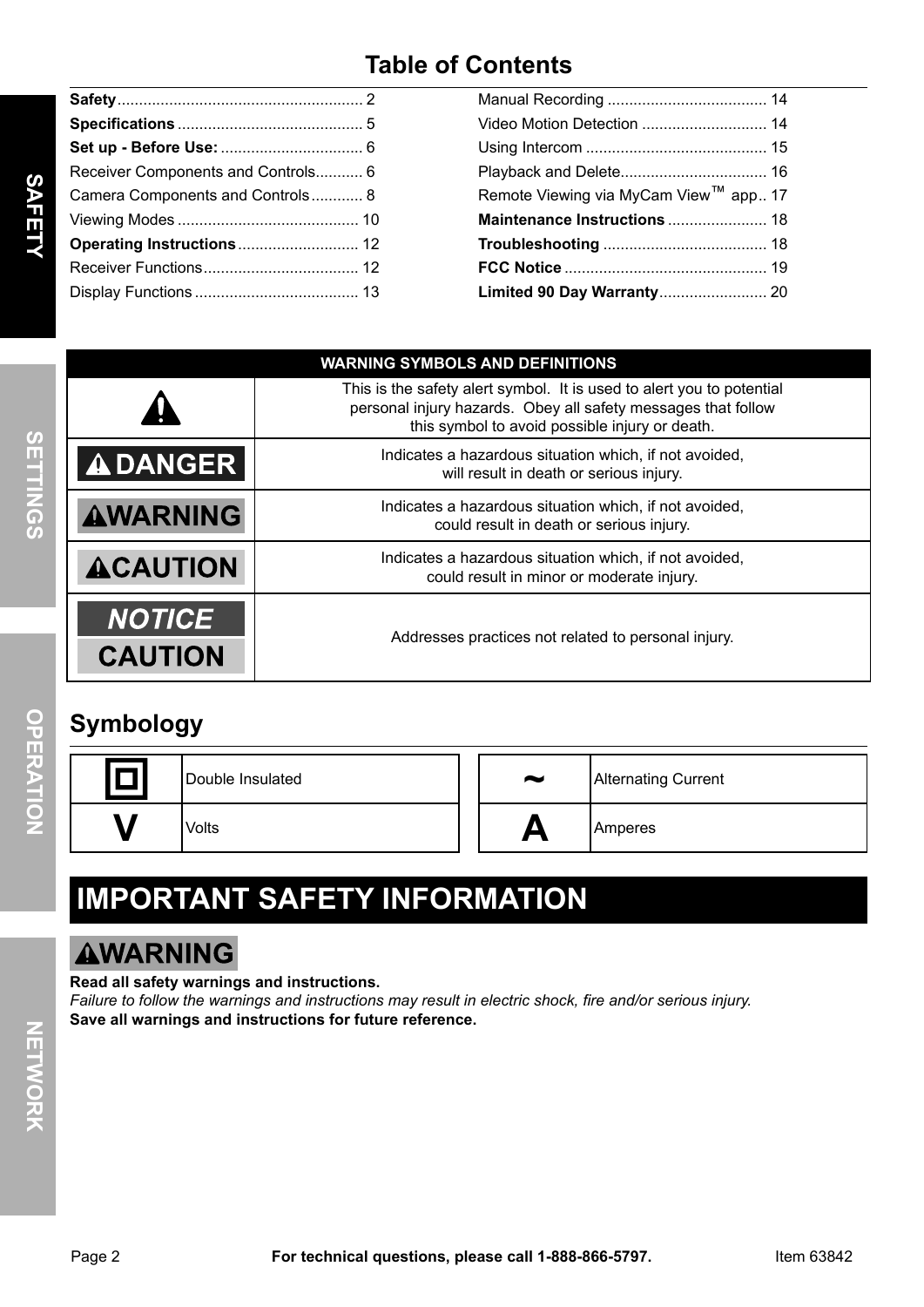## **Installation precautions**

- 1. **Check federal, state and local surveillance laws before installing video and/or audio surveillance equipment.**
- 2. Install only according to these instructions. Improper installation can create hazards.
- 3. **Do not overreach when installing this product. keep proper footing and balance at all times.** *This enables better control in unexpected situations.*

## **Use precautions**

- 1. This product is not a toy. Do not allow children to play with or near this item.
- 2. Use as intended only.
- 3. Do not modify.

## **Electrical Safety**

- 1. **power Adapter plug must match the outlet. Never modify the plug in any way.** *Unmodified plugs and matching outlets will reduce risk of electric shock.*
- 2. **Do not expose Receiver to rain or wet conditions.** *Water entering the Receiver will increase the risk of electric shock.*
- 4. Wear ANSI-approved safety goggles during installation.
- 5. Keep installation area clean and well lit.
- 6. Keep children and bystanders out of the area during installation.
- 7. Do not install when tired or when under the influence of alcohol, drugs or medication.
- 4. Maintain product labels and nameplates. These carry important safety information. If unreadable or missing, contact Harbor Freight Tools for a replacement.
- 3. **Do not abuse the cord. Never use the cord for carrying, pulling or unplugging the Receiver. keep cord away from heat, oil, sharp edges or moving parts.** *Damaged or entangled cords increase the risk of electric shock.*

## **Service**

**Have your Surveillance equipment serviced by a qualified repair person using only identical replacement parts.** 

*This will ensure that the safety of the equipment is maintained.*

## **Camera Safety warnings**

- 1. To prevent electric shock, do not attempt to disassemble Cameras. There are no serviceable parts inside.
- 2. Use supplied Power Adapters only.
- 3. **Do not expose the power Adapters to rain or wet conditions.** *Water entering the Power Adapters will increase the risk of electric shock.*
- 4. **Do not abuse the power Adapter cords. Never use the cords for unplugging the plug from the outlet. keep cords away from heat, oil, sharp edges or moving parts.** *Damaged or entangled cords increase the risk of electric shock.*
- 5. Handle Cameras with care. Cameras could be damaged by improper handling or storage.

**NET**

**wOR**

**k**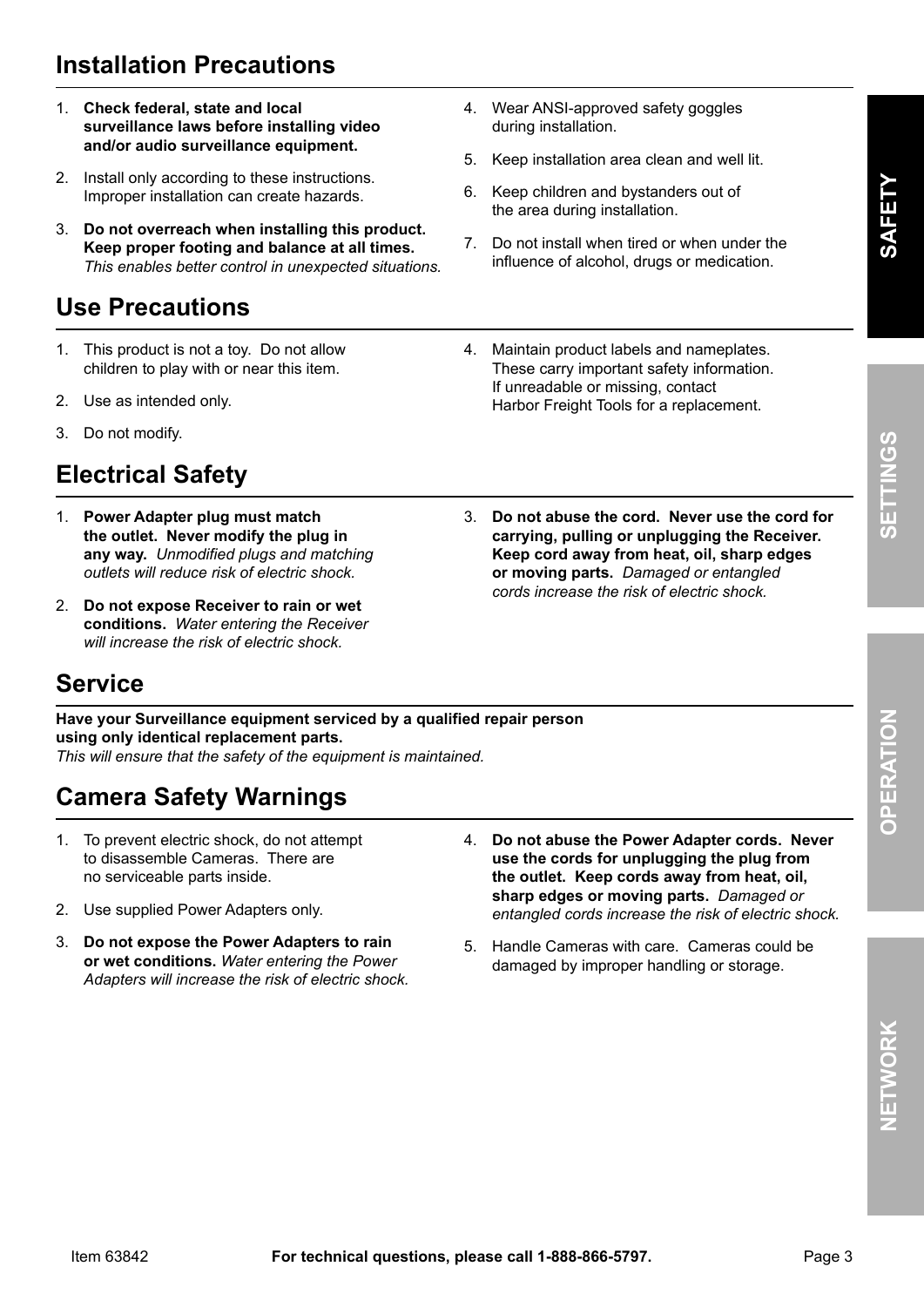## **Receiver Safety warnings**

- 1. Maintain adequate airflow around Receiver.
- 2. Use supplied Power Adapter only.
- 3. **Do not expose the power Adapter or Receiver to rain or wet conditions.** *Water entering the Power Adapter or Receiver will increase the risk of electric shock.*
- 4. **Do not abuse the power Adapter cord. Never use the cord for unplugging the plug from the outlet. keep cord away from heat, oil, sharp edges or moving parts.** *Damaged or entangled cords increase the risk of electric shock.*
- 5. Maintain labels and nameplates on the unit. These carry important safety information. If unreadable or missing, contact Harbor Freight Tools for a replacement.
- 6. People with pacemakers should consult their physician(s) before use. Electromagnetic fields in close proximity to heart pacemaker could cause pacemaker interference or pacemaker failure.
- 7. The warnings, precautions, and instructions discussed in this instruction manual cannot cover all possible conditions and situations that may occur. It must be understood by the operator that common sense and caution are factors which cannot be built into this product, but must be supplied by the operator.

## **SAVE THESE INSTRUCTIONS.**

#### **grounding**

#### **AWARNING**

**TO pREVENT ELECTRIC SHOCk AND DEATH FROM INCORRECT gROUNDINg wIRE CONNECTION:**

**Check with a qualified electrician if you are in doubt as to whether the outlet is properly grounded. Do not modify the power Adapter plugs provided. Do not use the equipment if the power cord or plug is damaged. If damaged, have it repaired by a service facility before use. If the plug will not fit the outlet, have a proper outlet installed by a qualified electrician.**





- 1. The included Power Adapters do not require grounding.
- 2. The Power Adapters may be used in either of the 120 volt outlets shown in the preceding illustration. **(See Figure A.)**

## **Extension Cords**

**Note:** Do not use extension cords with the Power Adapters.

**Figure A**

**OpERATION**

OPERATION

**SETTIN**

**g** <u>(၇</u>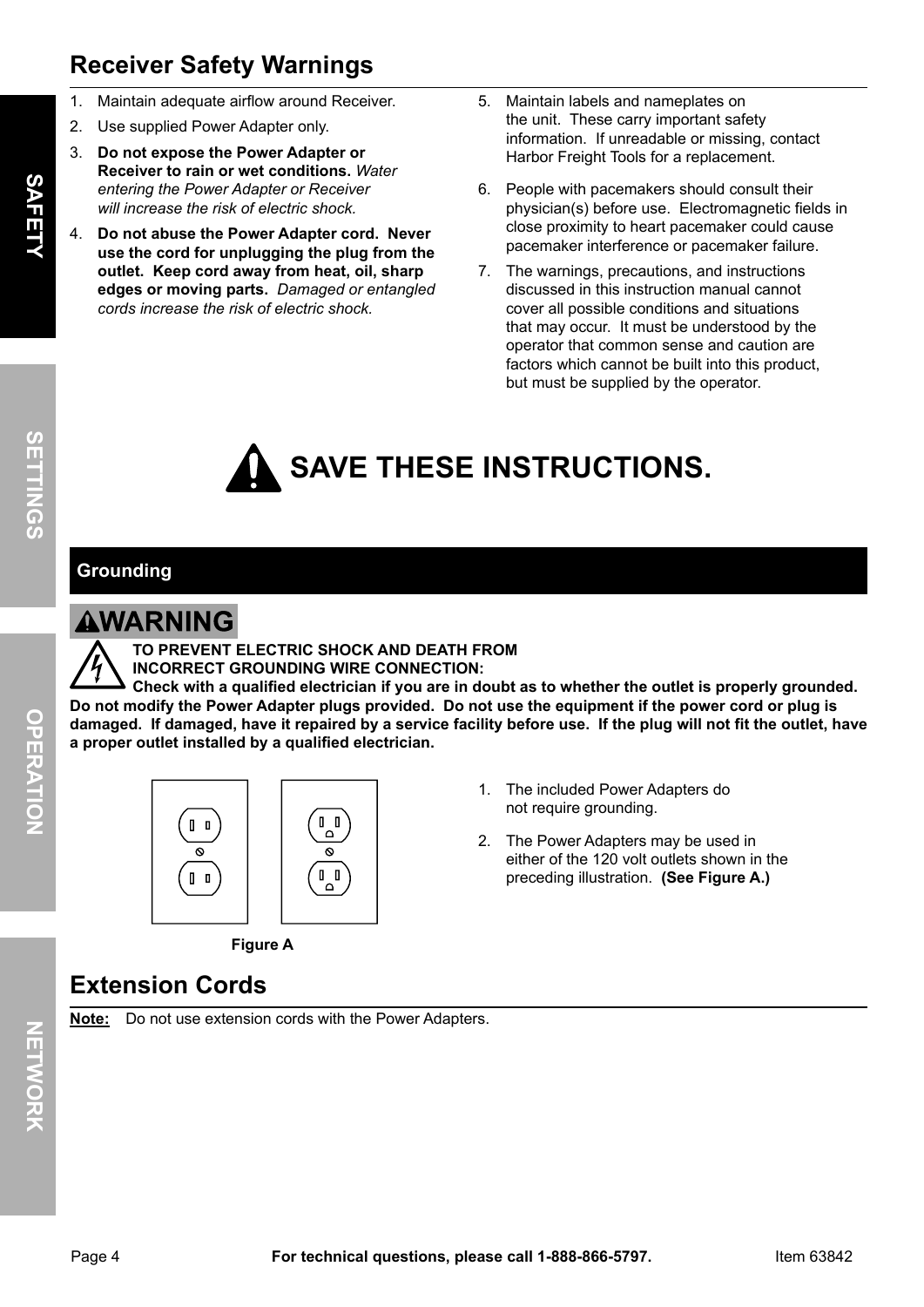## **Specifications**

| <b>Receiver</b>              |                                                |
|------------------------------|------------------------------------------------|
| Screen                       | 7" TFT LCD                                     |
| Modulation                   | <b>GFSK</b>                                    |
| Data Rate                    | 4 Mbps                                         |
| Resolution                   | 800H x 480V RGB                                |
| Audio                        | <b>Built-in Microphone</b><br>Speaker          |
| Recording                    | Scheduled<br>Manual<br><b>Motion Detection</b> |
| <b>Power Rating</b>          | 5VDC / 2A                                      |
| <b>Operating Temperature</b> | 14° - 104°F                                    |
| <b>Camera Capacity</b>       | 4                                              |
| Memory                       | SD Card - 256 GB max (not included)            |

| <b>Cameras</b>                   |                                            |
|----------------------------------|--------------------------------------------|
| Lens                             | 3.6 <sub>mm</sub>                          |
| <b>Effective Pixels</b>          | 1280H x 720V                               |
| Night Vision Type                | Infrared LEDs with Low Light Sensor        |
| Image Type                       | Daylight: Color<br>Infrared: Black & White |
| Infrared Wavelength              | 850nm                                      |
| Audio                            | <b>Built-in Microphone</b><br>Speaker      |
| <b>Wireless Range</b>            | 150 ft (indoors) 450 ft (outdoors)         |
| <b>Ingress Protection Rating</b> | IP65 - Weather resistant                   |
| <b>Night Vision Range</b>        | 65 ft                                      |
| Power Rating                     | 9VDC / 600 mA                              |
| <b>Operating Temperature</b>     | 14° - 122°F                                |
| <b>Transmission Frequency</b>    | $2.4$ GHz                                  |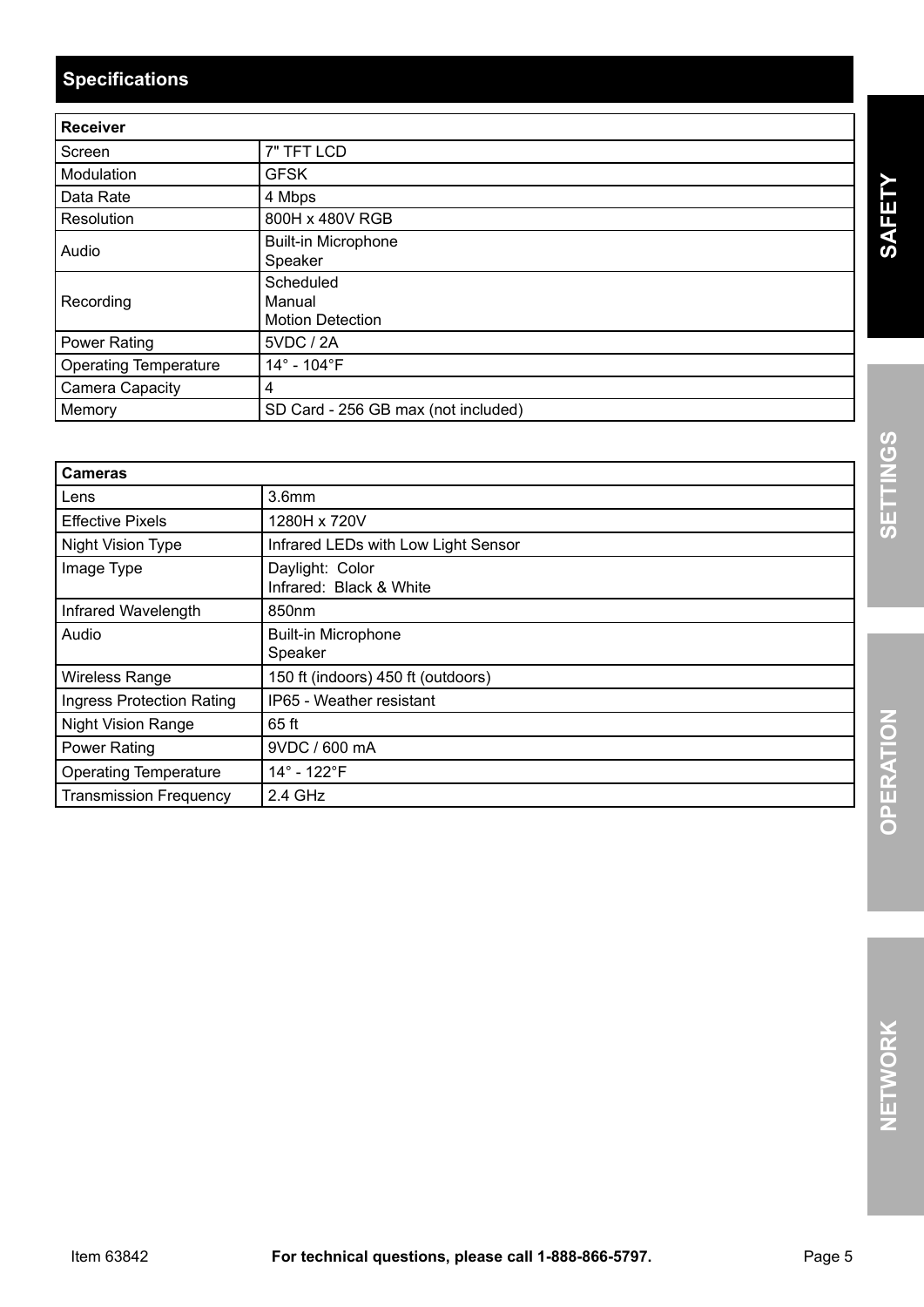#### **Set up - Before Use:**

**Read the ENTIRE IMpORTANT SAFETy INFORMATION section at the beginning of this manual including all text under subheadings therein before set up or use of this product.**





**Figure B**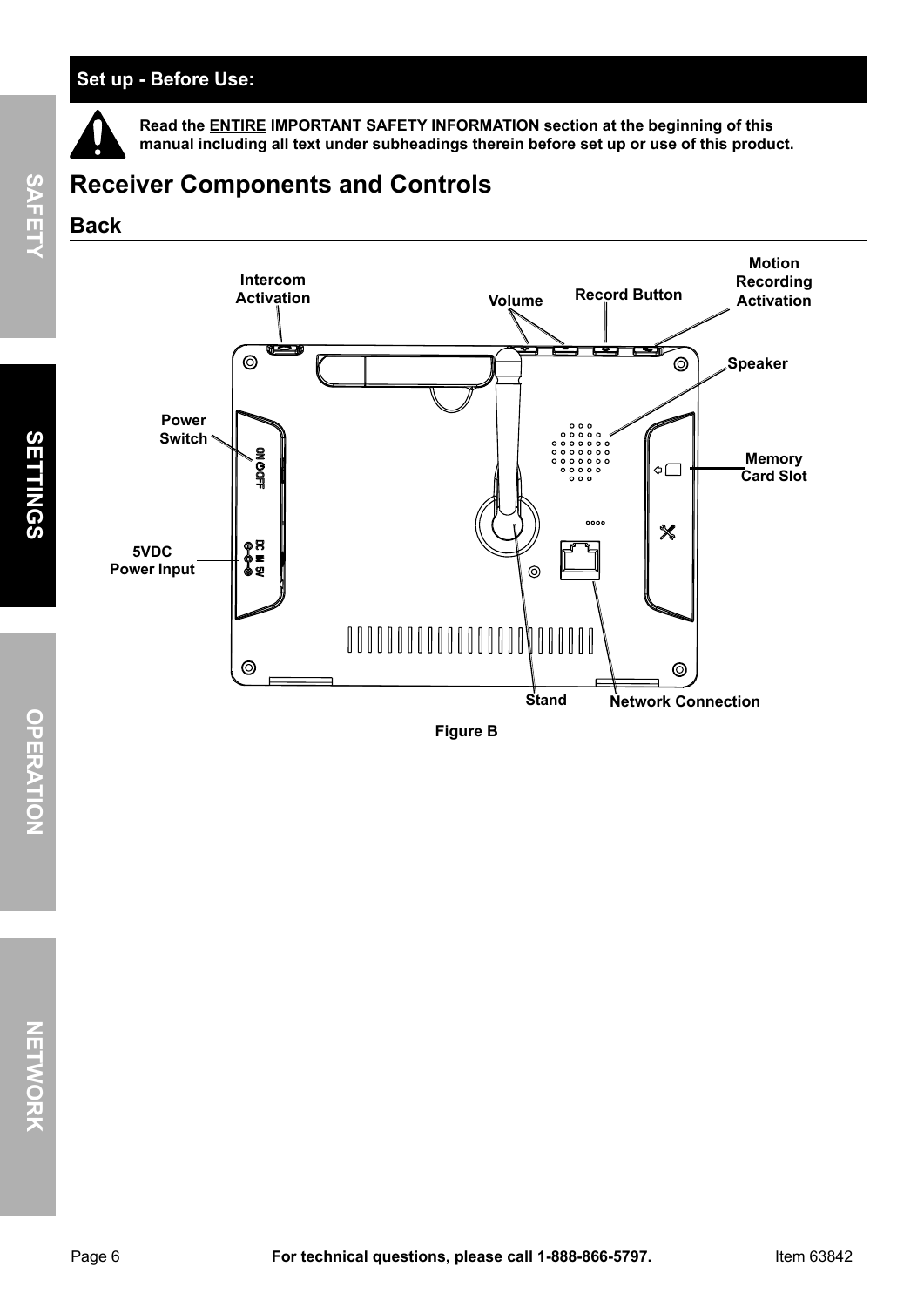#### **Connect power**

- 1. Connect the Power Adapter's cord to the back of the Receiver.
- 2. Plug the Power Adapter into a 120VAC outlet.
- 3. Turn the Power Switch to the **ON** position.

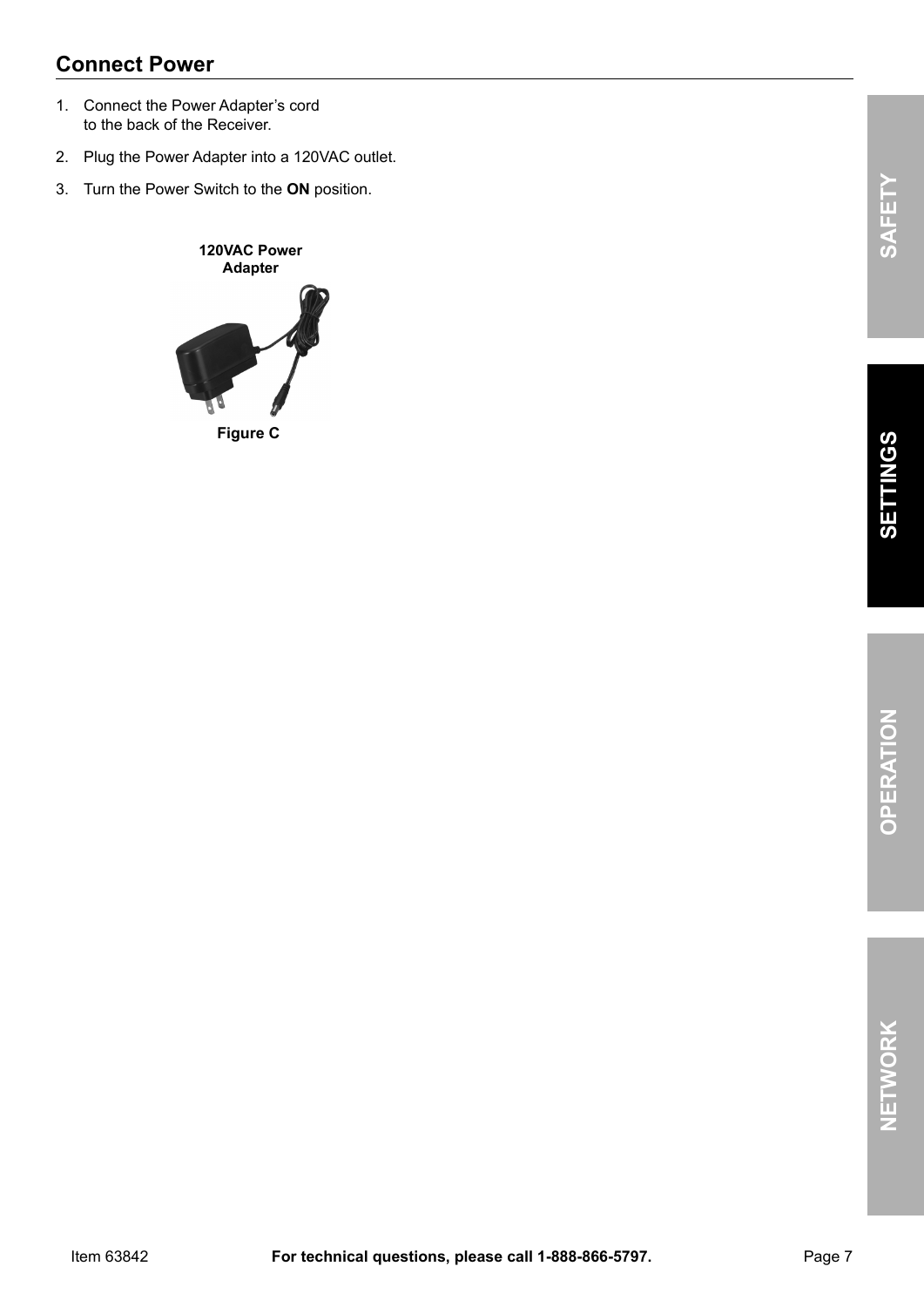## **Camera Components and Controls**



## **Assembly**

Thread the Antenna into the Antenna Connector on the back of the Camera.

## **Before Mounting**

- 1. When planning mounting location and angle:
	- a. Verify that installation surface has no hidden utility lines before drilling or driving screws.
	- b. Take into consideration the length of the Camera and Power Adapter's cords. Route the cords so as to avoid a tripping hazard.
	- c. Do not install where there are thick walls or other obstructions between the Camera and Receiver.
	- d. Select a location high enough so that it is out of reach of children, but still covers the desired viewing area.
	- e. Do not install the Camera facing out of a window.
- f. Make sure no strong light will shine directly into Camera Lens.
- g. Make sure location will remain within the Camera's Operating Temperature.
- 2. Test each Camera's function in its intended location **before mounting:**
	- a. Connect the Power Adapter's cord to the Camera's Power cord.
	- b. Plug the Power Adapter into a 120VAC outlet.
	- c. Verify that there is an image on the Receiver.

**Note:** If there is no image, pair the Camera to the Receiver according to **pairing on page 11.**

**NET**

**WOR**<br>ス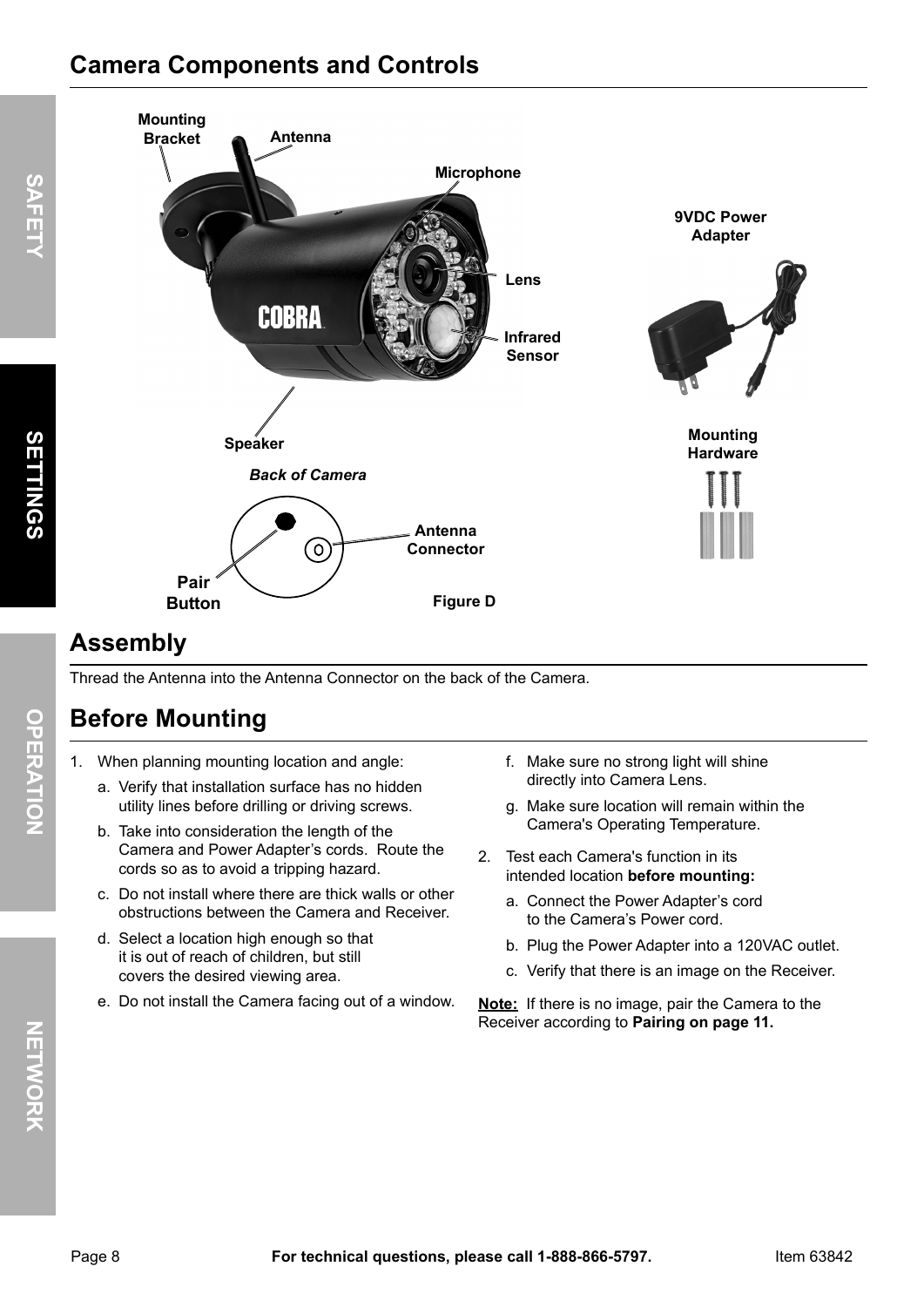- d. Check the Camera's signal strength. Toggle Joystick to check Camera 1.
- **Note:** Toggle Joystick again to check other Camera(s).

| ایا<br>Good<br><b>Excellent</b><br>Optimal<br>Acceptable | ا را<br>Low<br><b>Needs</b><br><b>Adjustment</b> |
|----------------------------------------------------------|--------------------------------------------------|
|----------------------------------------------------------|--------------------------------------------------|

**Figure E**

#### **Mounting to Solid Surface**

- 1. Using a drill bit slightly smaller than the Screws, drill pilot holes into the marked locations.
- 2. Position Mounting Bracket so that mounting holes align with pilot holes.

#### **Mounting to Hollow Surface**

- 1. Using a drill bit slightly smaller than the Anchors, drill holes in the marked locations.
- 2. Tap Anchors into the holes until they are almost flush with mounting surface.
- 3. Position Mounting Bracket so that Mounting Holes align with anchor holes.
- 3. **Low signal adjustment:**
	- a. Adjust the Camera and or/Receiver antenna(s).
	- b. Reposition the Camera and/or Receiver.
- 4. When the mounting location has been chosen:
	- a. Unplug the Power Adapter's cord from the Camera.
	- b. Using the Base as a template, mark locations of mounting holes on mounting surface. **(See Figure F)**
- 5. Repeat all steps with the other Camera(s).
- 3. Drive Screws through mounting holes in Base and into pilot holes until the Mounting Bracket is securely attached to the mounting surface.
- 4. Remove protective film from the Lens.
- 5. Loosen thumbscrews, adjust Camera as needed, then tighten thumbscrews. **(See Figure F)**
- 4. Drive Screws through mounting holes in Base and into anchor holes until the Mounting Bracket is securely attached to the mounting surface.
- 5. Remove protective film from the Lens.
- 6. Loosen thumbscrews, adjust Camera as needed, then tighten thumbscrews. **(See Figure F)**



**Figure F**

#### **Connect power**

1. Connect the Power Adapter's cord to the Camera's Power cord.

2. Plug the Power Adapter into a 120VAC outlet.

**SAFET**

**y**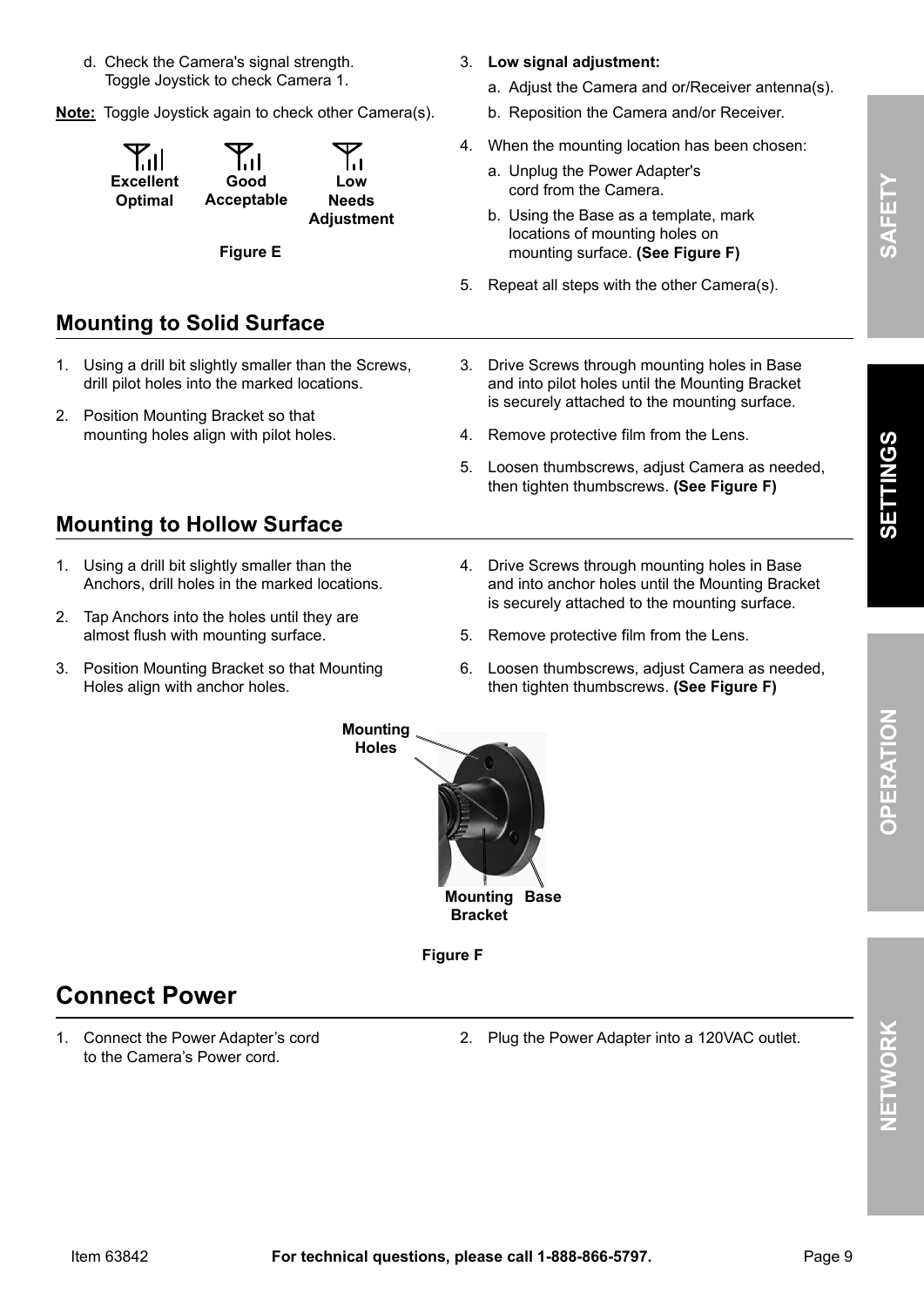## **Viewing Modes**

- **Quad/Sequence Viewing** Automatic cycling between Cameras.
- Touch  $\mathbb{R}$  to toggle between Quad mode (up to 4 channels) and Auto Sequence mode.

## **Set Up**

#### $\equiv$  **Menus**

- Touch  $\equiv$  to view Menus.
- Toggle the Joystick  $\bigcirc$  Left/Right to navigate through Menus.
- **Single Camera** View one Camera at a time. Touch  $\bullet$  to switch between Cameras.
- **Zoom** Push the **quare button on the** front of the Receiver to zoom in during Single Camera Viewing Mode only.
- **Click Ok** (press Joystick) to access highlighted Menu.

6. **Firmware Upgrade:** Select **From SD Card** or **From Server** in order to install

7. **Network:** Here you can set your Network Setting, review Network Information,

an upgrade from either source.

and reset your Password. • **Network Setting** 

- Toggle Joystick again to navigate within Menus.
- Touch  $\equiv$  at any time to cancel an action and/or go to the previous screen.

## **Menu > Settings**

**SAFET**

 $\prec$ 

- 1. Touch **then select Settings.**
- 2. **Date & Time:** Set date and time, then click the Joystick to save and press  $\equiv$  to exit.

**Note:** Time is in 24 hour format.

- 3. **Default Settings:** To return all Settings to factory default settings. Select **yes** or **No**, then click the Joystick.
- 4. **Format Memory:** Select **yes** or **No**, then click the Joystick**.**

#### **NOTICE: pressing Ok while yes is selected will erase all files from the Micro SD Card.**

5. **Time Zone:** Toggle Joystick Up/ Down to select your time zone

- **Menu > Detect**
- 1. Touch **in** then toggle right to select **Detect.**
- 2. Select Camera, then touch **Ok.**

#### **Menu > Alert**

Toggle Left/Right to adjust receiver volume to your liking.

#### **Menu > Record**

- 1. Insert an SD card to enable recording. A red chip will display to indicate the card is functioning properly.
- 2. Touch  $\equiv$  then select **Record.**
- 3. **Motion Record:**

3. Select **Sensitivity Settings**, then click the Joystick**.**

a. If assigned a Static IP address, click **Static Ip.** b. To set your IP Address, Subnet Mask, and Default Getaway, click on each setting while it is highlighted in green**.** A box will appear over each number that is ready to be set. c. Toggle Up/Down to set the correct numbers for each setting, then click the Joystick once to move on. When finished, select **Ok**.

4. Repeat steps for other Cameras.

- a. **Duration:** Select the amount of time to record after motion has been detected, then Click **Ok.**
- 4. **Schedule Record:**

**Note:** Date and time must be set before setting up Scheduled Recording. **See Date & Time on page 10.**

- OPERATION **OpERATION**
- 
-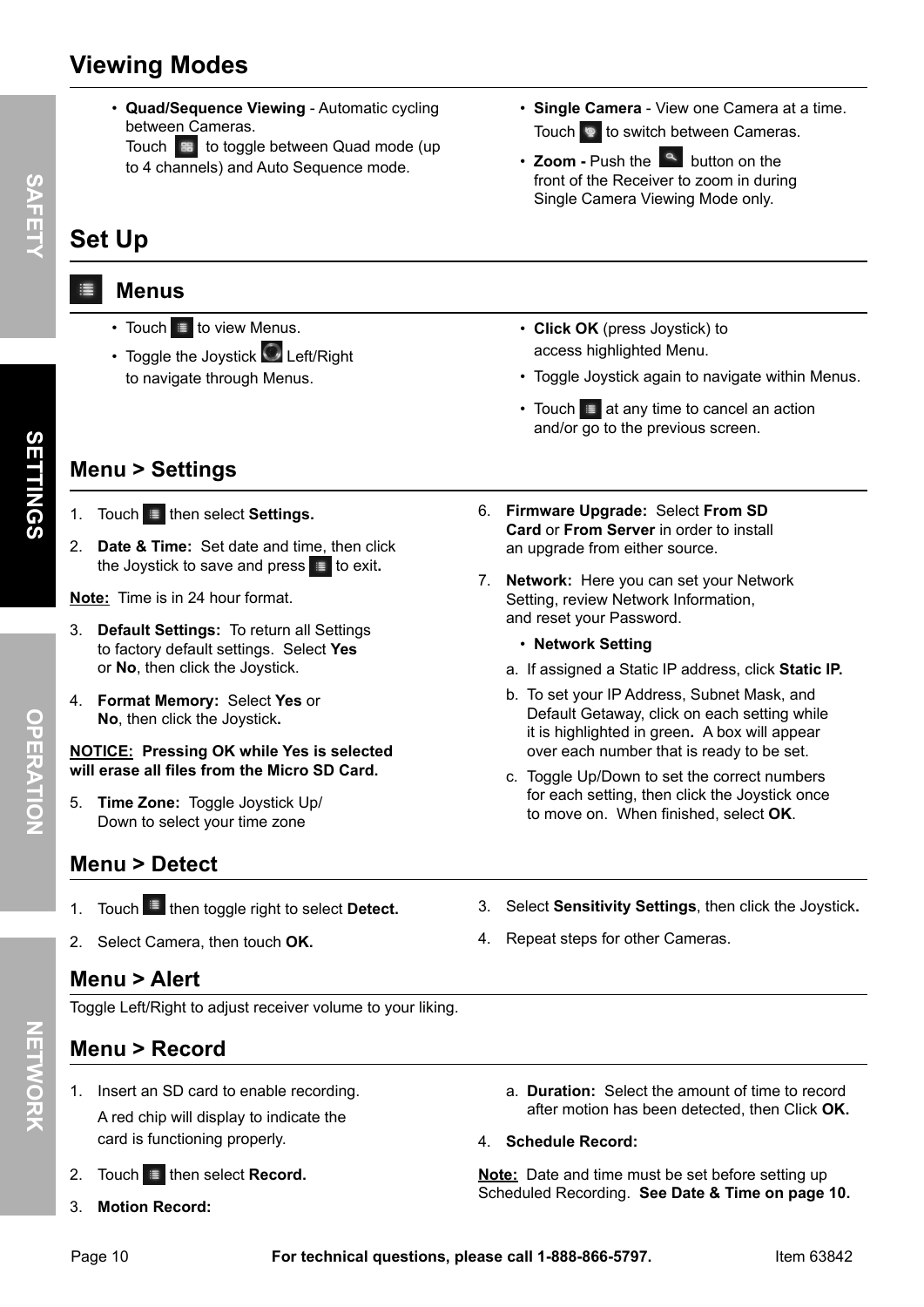- a. Select a day to schedule, then click the Joystick**.**
- b. Enter **Start Time** and **End Time** for the desired camera, then click **Save.**

**Note:** Time is in 24 hour format.

c. Repeat steps for other days.

**Note:** For manual recording, see **Manual Recording on page 14.**

5. **File Overwrite:**

#### **Menu > Camera**

a. Select **yes** to overwrite previously recorded files when the SD card is full.

**Note:** After selecting **Yes**,  $\rightleftharpoons$  will display while in Auto Sequence mode.

b. Select **No** to keep all files.

**Note:** After selecting **No**, when the SD card is full, the Receiver will **stop** recording and the **FULL** indicator will display.

1. Touch **then toggle right to select Camera.** 2. Use this menu to select between **Pairing**, **Camera On/Off, Brightness, and Resolution.**

#### **Camera > pairing**

When adding Cameras, they will need to be programmed manually (paired) to work with the Receiver.

- 1. **Before installing Camera(s):**
	- a. Connect the Power Adapter's cord to the Camera's Power cord.
	- b. Plug the Power Adapter into a 120VAC outlet.
	- c. Determine which Channel is available to use.
	- d. Touch then select **Camera** > **pairing.**

#### **Camera > Camera On/Off**

- 1. Touch **in then toggle right to select Camera.**
- 2. Toggle Joystick up and down to select a Camera.
- 

f. When prompted, press the Pair Button

on the back of the Camera.

- 3. To turn the Camera off, toggle Right to select **OFF.**
- 4. To turn the Camera on, toggle Left to select **On.**

2. When a camera is highlighted in green, Toggle Right to increase brightness. Toggle Left to

5. Repeat steps for other Cameras.

e. Select the Channel.

2. Install Camera(s) according to **Mounting on page 9.**

#### **Camera > Brightness**

To control the brightness of each Camera.

1. In the **Camera** menu, Toggle Down to select **Brightness.**

decrease brightness, then click Joystick**.** 3. Repeat steps for other Cameras.

#### **Camera > Resolution**

Toggle Up/Down between cameras. When the desired camera is highlighted in green, Toggle Left/Right to select either **VgA** or **HD** for that camera. Repeat for each camera.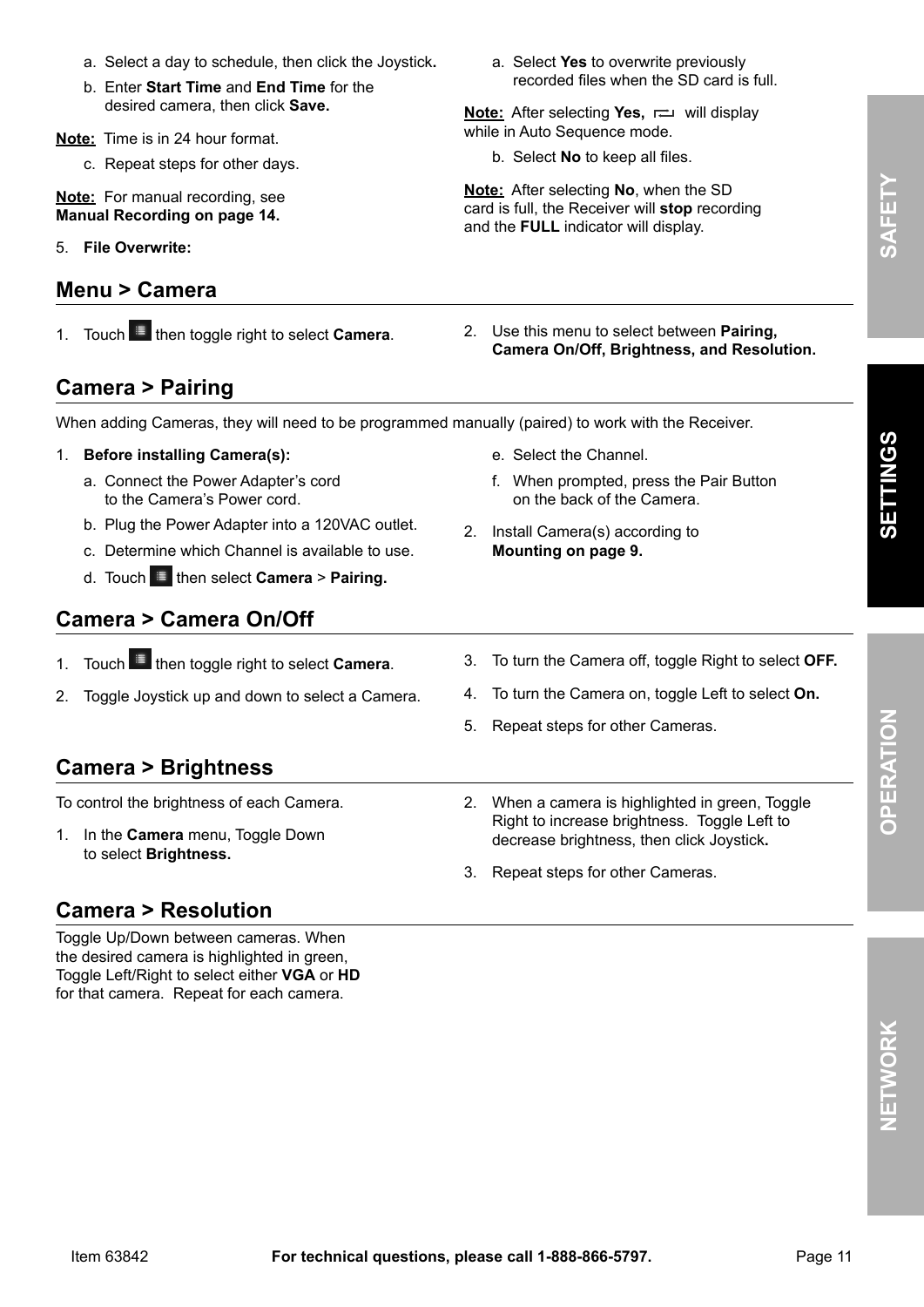#### **Operating Instructions**



**Read the ENTIRE IMpORTANT SAFETy INFORMATION section at the beginning of this manual including all text under subheadings therein before set up or use of this product.**

## **Receiver Functions**



|          | <b>Channel Select</b>                                | 津 | Menu                                          |
|----------|------------------------------------------------------|---|-----------------------------------------------|
| 88       | Quad/Sequence Viewing                                |   | Joystick                                      |
|          | Scan Mode                                            |   | • Scroll Up/Down/Left/<br>Right through menus |
|          | Zoom                                                 |   | • Click to access<br>functions                |
|          | Delete File                                          |   |                                               |
| $\times$ | • Delete the<br>highlighted file in<br>Playback mode |   |                                               |

**Icons**

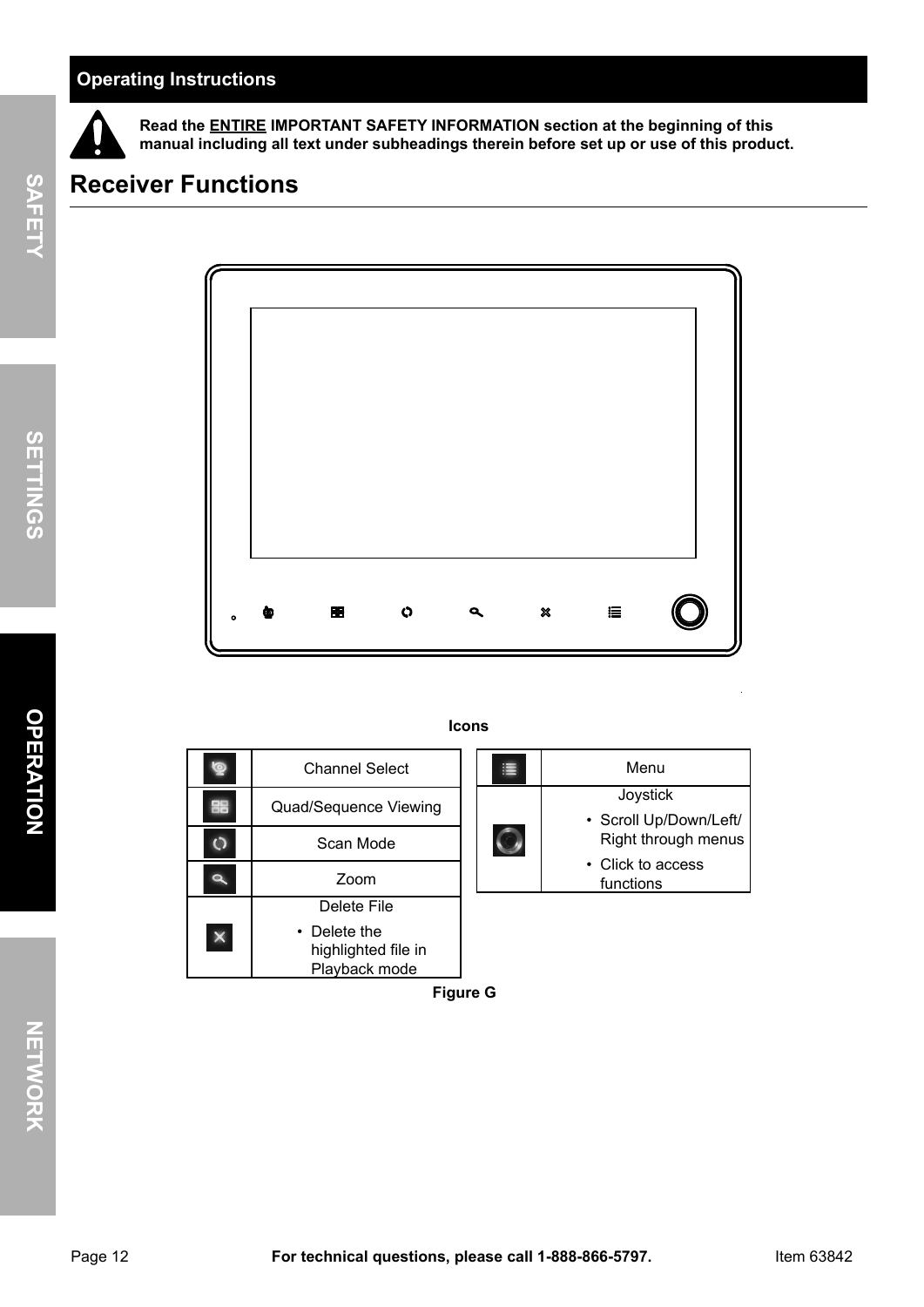

| Yıl         | <b>Excellent Camera Signal</b>                             |  |  |  |
|-------------|------------------------------------------------------------|--|--|--|
| Υı          | Good Camera Signal                                         |  |  |  |
| Y.,         | Low Camera Signal                                          |  |  |  |
| ँ           | No Camera Signal<br>• Out of Range<br>No Camera Plugged In |  |  |  |
| <b>Gami</b> | <b>Current Camera Number</b>                               |  |  |  |
|             | New File Indicator                                         |  |  |  |
|             | Volume off                                                 |  |  |  |
| $\cdot$ )   | <b>Intercom Activated</b>                                  |  |  |  |
| REC         | Recording in Progress                                      |  |  |  |

| 11:59:10<br>2017/1 | Date and Time Stamp<br>Time is in 24 hour format.            |
|--------------------|--------------------------------------------------------------|
|                    |                                                              |
|                    | Overwrite Indicator                                          |
|                    | • When Overwrite is set to Yes                               |
|                    | Firmware Upgrade                                             |
|                    | • When visible, upgrade<br>is available.                     |
|                    | • Use path:<br>Menu>Settings>Firmware<br>Upgrade>From Server |
|                    |                                                              |

**Figure H**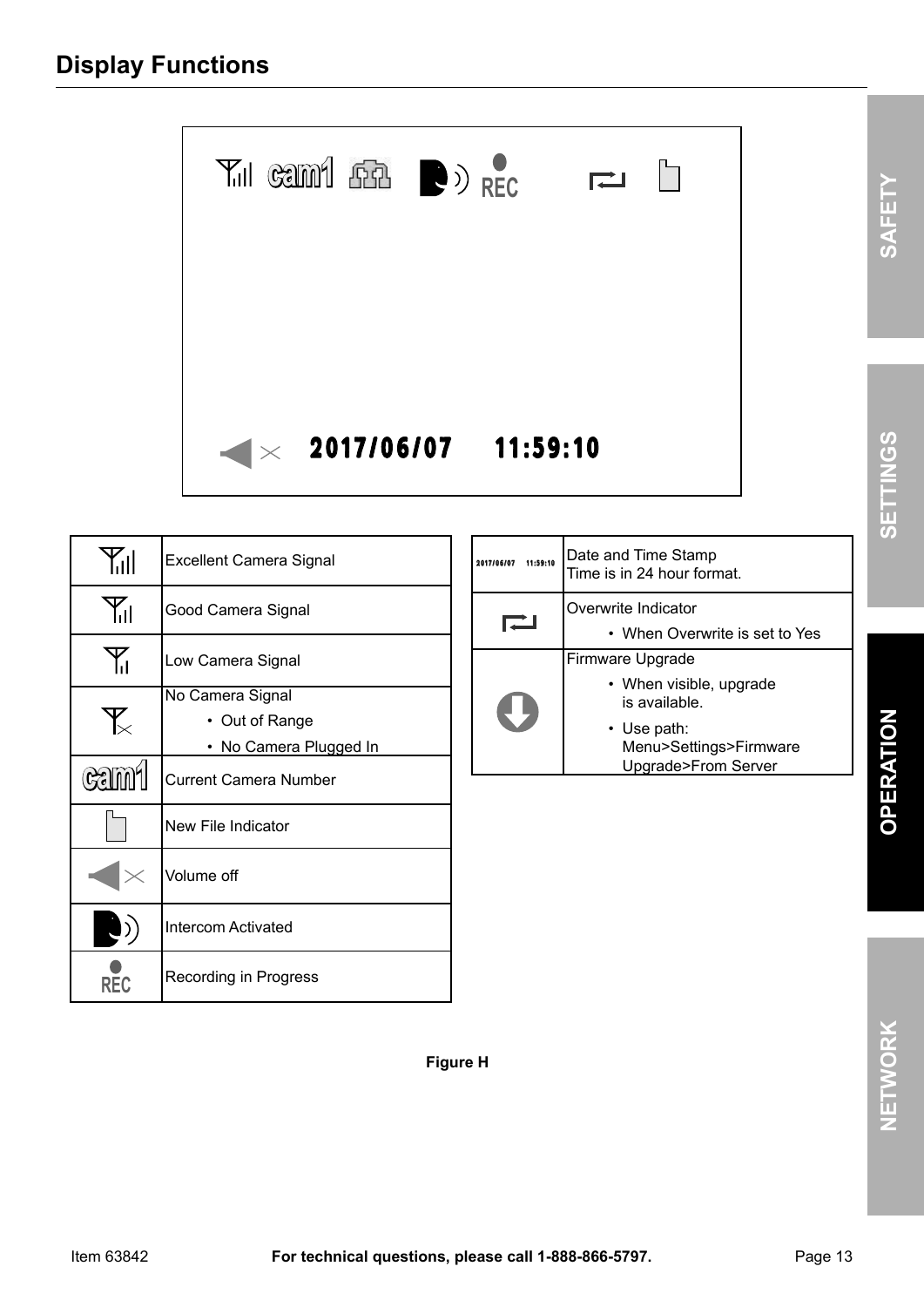## **Video Motion Detection**

**Note:** Video Motion Detection overrides Scheduled and Manual Recording.

To record all Cameras, touch **BB** to set viewing Mode to 4 Camera.

To record the Camera that has been activated, set viewing Mode to Camera Sequence.

- 1. Touch  $\mathbb{E}$  to open the Menus screen and toggle right to select **Detect.**
- 2. Toggle Up/Down to select the desired camera for Motion Detection.
- 3. Select **Sensitivity Settings** for Motion Detection recording. Choose between **High, Medium, Low**  and **Off.** Press  $\mathbf{r} = \mathbf{r}$  to return to viewing mode.
- 4. When motion has been detected, recording will begin.

**REC** will begin flashing.

**Note:** Recording will occur for the duration specified in Recording Set up.

5. Touch  $\bigwedge$  again to deactivate motion detection.

**SAFET**

 $\prec$ 

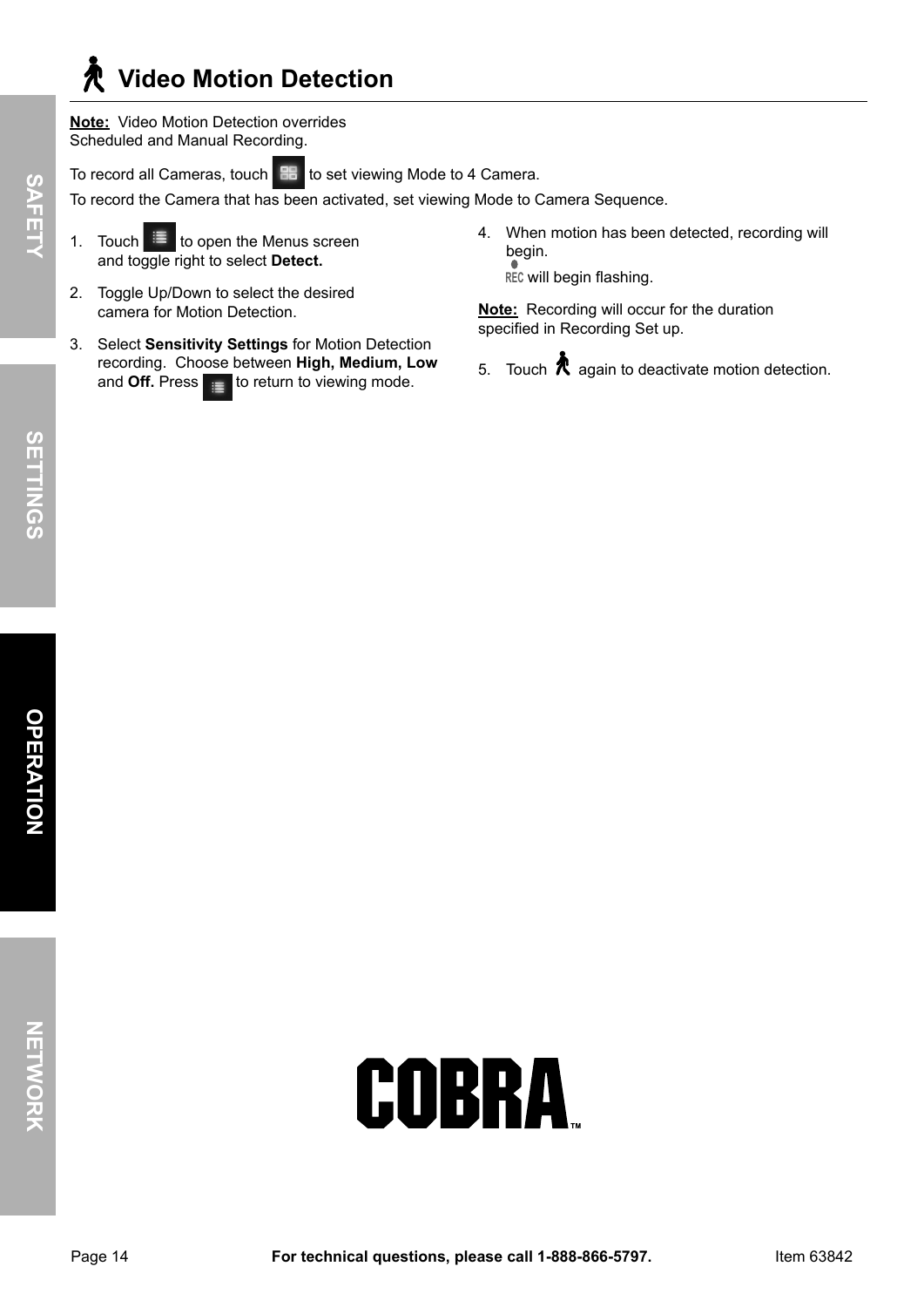## **Using Intercom**

Allows audio communication between the Receiver and the Cameras.

#### **Setting Receiver Volume**

**Note:** The Camera volume cannot be adjusted. Note: **indicates Receiver volume is off.** 

Touch  $\mathbf{t}$  to increase volume.

Touch to decrease volume.

#### **Speaking through Intercom**

- 1. Go to Single Camera mode for the individual camera you wish to speak through.
- 2. Touch and hold the  $\bigcup$  Intercom Icon and speak in a normal voice within 12 inches from the Receiver.
- 3. Release the Icon to listen.

**NET**

**wOR**

**k**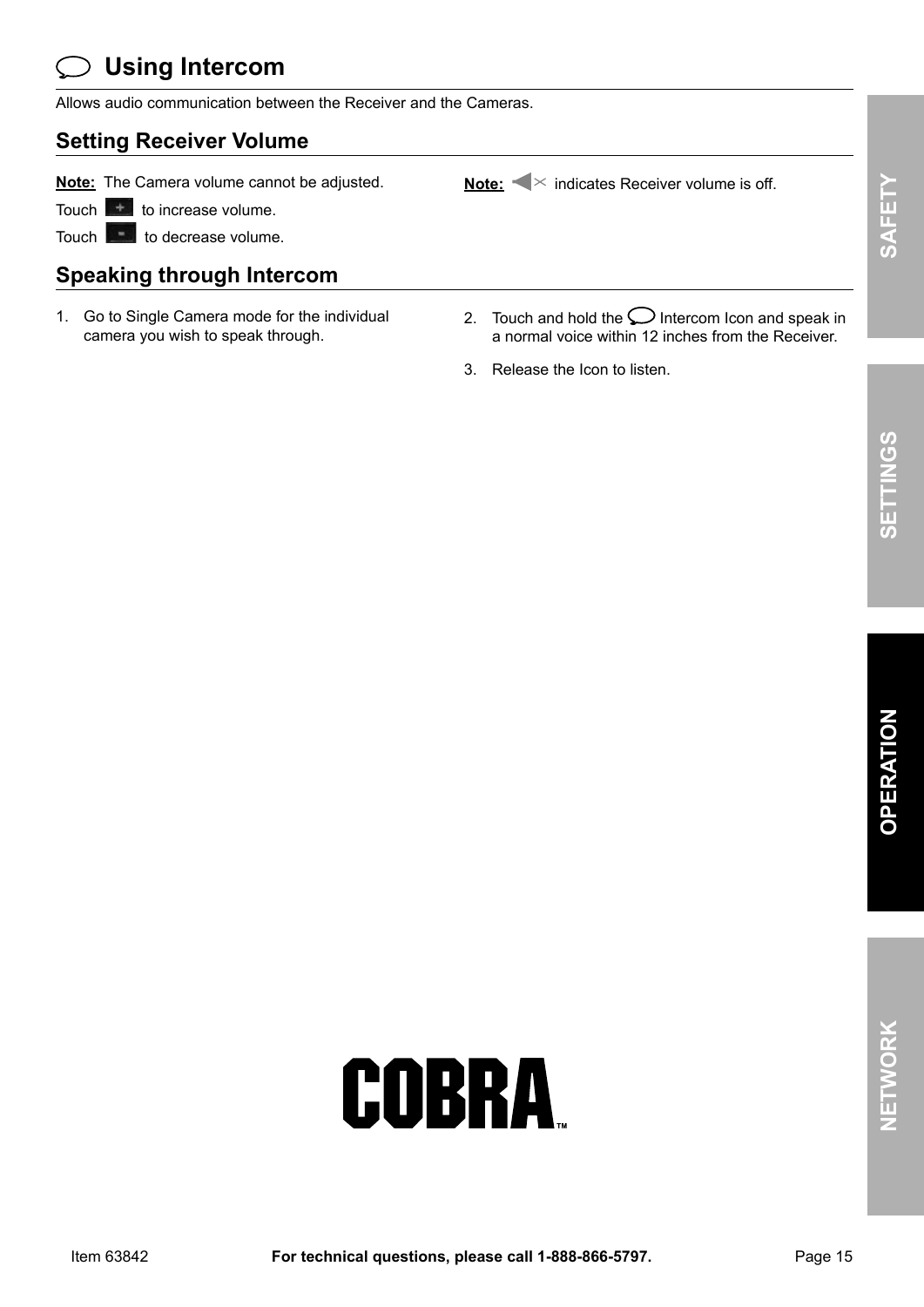## **playback Files on Receiver**

When there is a new recording, **NEW** will display and  $\Box$  will flash.

#### **To view Recordings:**

1. In Live View Mode, click the Joystick to view the **Recording File List**.

**Note:** Folders are organized by date, oldest to newest.

- 2. Select a date, then click the Joystick. Recordings are organized by time, oldest to newest.
- 3. Select a recording, then click Joystick to view the recording.

### **playback Files on Other Device**

- 1. Remove the SD card from the Receiver.
- 2. Insert SD card into device's card slot.

## **Delete Files**

#### **IMpORTANT: DO NOT DELETE FILES USINg A COMpUTER. ONLy DELETE FILES USINg THE SySTEM.**

1. In Live View Mode,click the Joystick to access **Recording File List**.

a. Toggle Down then back Up to stop and go back to the beginning of the recording.

**Note:** While stopped, Toggle Right

to view the next recording.

- b. Toggle Up to pause and also to resume playback.
- c. Toggle Left to rewind.
- d. Toggle Right to fast forward.
- 3. Follow device's instructions to view files.
- 2. Select file to delete.
- 3. Press and release  $\bullet$  on the front of the Receiver.
- 4. Select **yes** or **No**, then touch **Ok.**

COBRA

**SAFET**

 $\prec$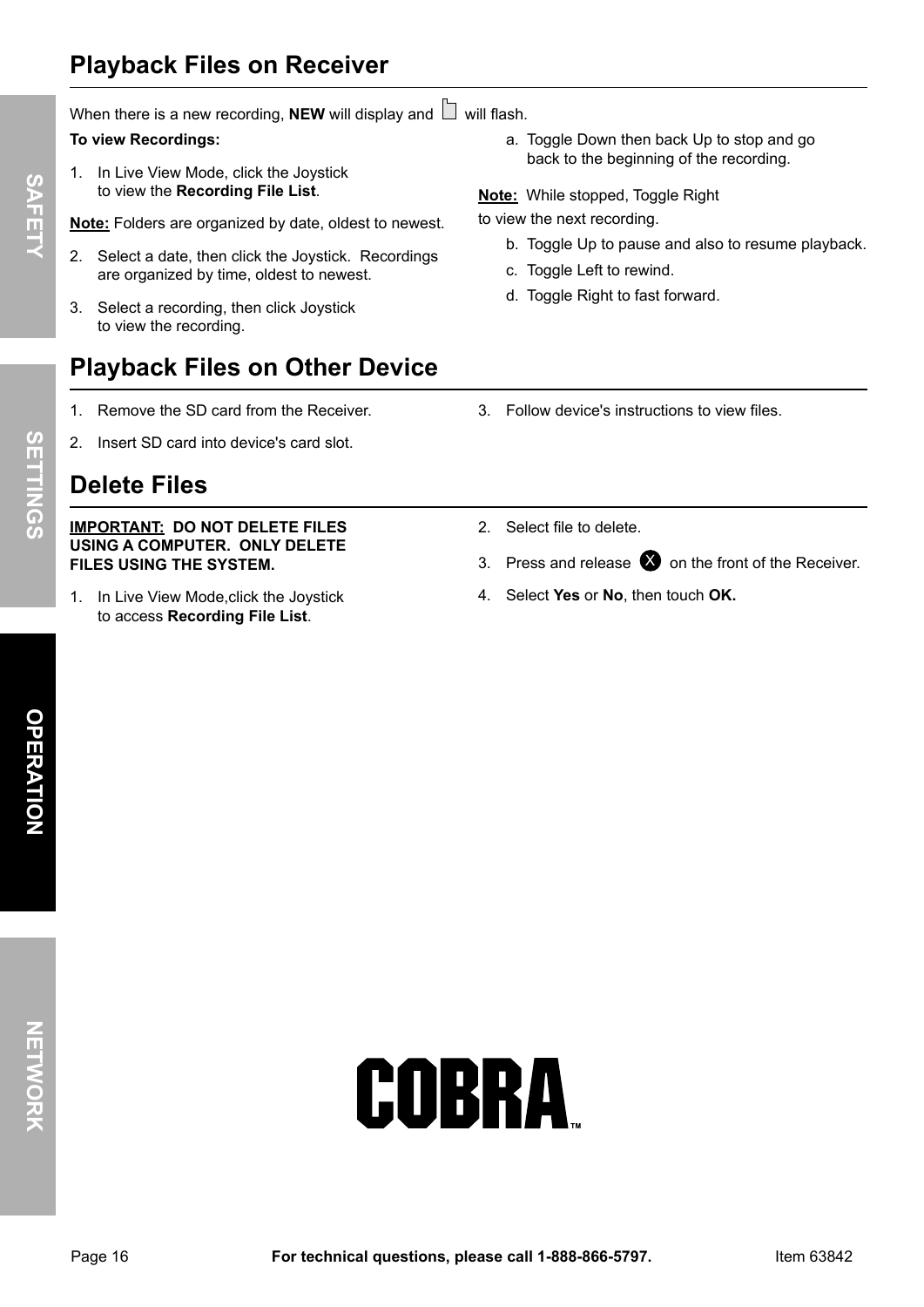## **Remote Viewing Via MyCam View App**

#### **TO CONNECT ON AN IpHONE OR IpAD:**

1. Connect the included Ethernet cable from the Ethernet port on the LCD receiver to your wireless router. The network icon will turn green.  $\int \nabla f \cdot d\vec{r}$ 

**Note:** You may need to turn the receiver off and on again.

- 2. Download the MyCam View app from the App Store. Once installed, launch the app.
- 3. Press the **Add Device** icon.
- 4. At the Add Device screen (see Figure K), add a device manually by pressing **Add** OR by pressing **QRCode** to scan the QR code on the back of the receiver.



- 
- 5. Enter the following information on the next screen:
	- **Name** Create a personalized name for the system.
	- **UID**  Enter the UID printed below the QR code on the back of the receiver. If you tapped **QRCode** in Step 4, this field will populate automatically.
	- **password**  Enter the device password (Default: 000000).
- 6. Press **Save**. The system status will read **Online** in your device list.
- 7. Tap the name of the system and you will be asked to enter a new, secure password.

#### **TO CONNECT ON AN ANDROID:**

1. Connect the included Ethernet cable from the Ethernet port on the LCD receiver to your wireless router. The network icon will turn green.  $\overline{R}$ 

**Note:** You may need to turn the receiver off and on again.

- 2. Download the MyCam View app from the Google Play Store. Once installed, launch the app.
- 3. Press **Click here** to add device.
- 4. Enter device information on the next screen (see Figure L).
	- **UID** Enter the UID printed below the QR code **OR** press **Scan** to scan the QR code on the back of the receiver.
	- **Name** Create a personalized name for the system.
	- **password** Enter the password (Default: 000000).

| UID:      |        |
|-----------|--------|
|           | Scan   |
|           |        |
| Name:     | SD Pro |
| Password: |        |

#### **Figure J**

- 5. Press OK. The system status will read **Online** in your device list.
- 6. Tap the name of the system and you will be asked to enter a new, secure password.

# COBRA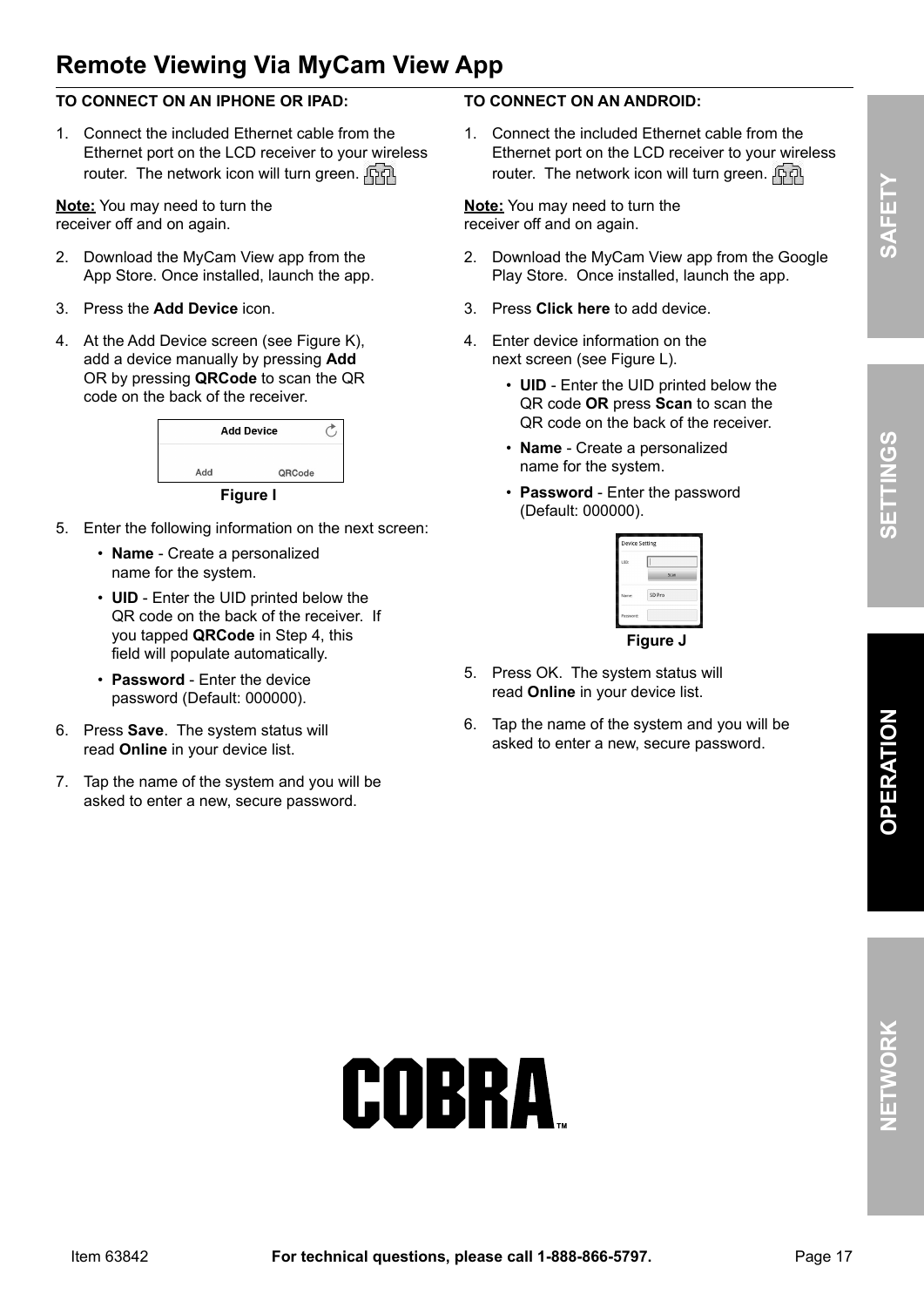#### **Maintenance Instructions**



 **procedures not specifically explained in this manual must be performed only by a qualified technician.**

#### **Camera Maintenance**

#### **AWARNING**

**TO pREVENT SERIOUS INJURy FROM ELECTRIC SHOCk: Unplug the power Adapter from its electrical outlet before inspection, maintenance, or cleaning.**

- 1. **pERIODICALLy,** inspect the general condition of the Camera. Check for:
	- loose hardware,
	- damaged cord/electrical wiring,
	- cracked or broken parts, and
	- any other condition that may affect its safe operation.

#### **Troubleshooting**

- 2. **pERIODICALLy,** wipe external surfaces of Camera with clean cloth.
- 3. Maintain area surrounding Camera, making sure obstacles don't interfere with visibility, such as overgrown bushes.

| <b>Problem</b>                       | <b>Possible Causes</b>                                                    | <b>Likely Solutions</b>                                                                                                                                      |
|--------------------------------------|---------------------------------------------------------------------------|--------------------------------------------------------------------------------------------------------------------------------------------------------------|
| IReceiver does not<br>display image. | 1. Camera disconnected.<br>2. Camera out of range of Receiver.            | 1. Check power to Camera.<br>2. Relocate Camera and/or Receiver.                                                                                             |
| Picture is white.                    | Camera pointing at strong light source.                                   | Reposition Camera.                                                                                                                                           |
| Picture is choppy.                   | 1. Obstructions between<br>Camera and Receiver.<br>2. Frame rate too low. | 1. Remove obstructions between<br>Camera and Receiver.<br>2. Increase frame rate.                                                                            |
| l"Err" appears<br>lon the screen.    | SD card error.                                                            | Turn Receiver off, remove and reinsert<br>SD card, then turn receiver back on.<br>Note: If "Err" still appears, reformat<br>the card or use a different one. |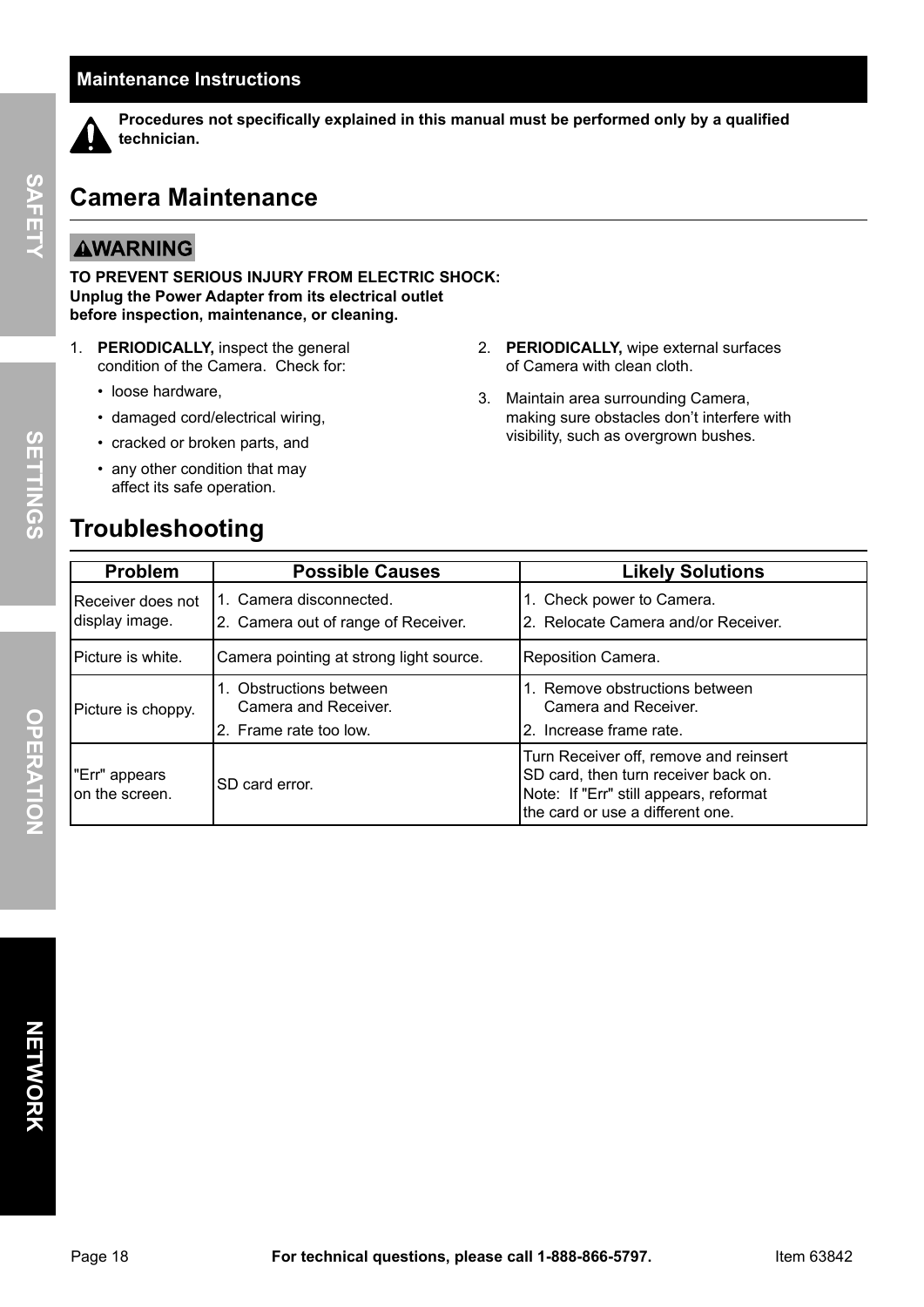#### **FCC NOTICE:**

This device complies with part 15 of the FCC Rules. Operation is subject to the following two conditions: (1) This device may not cause harmful interference, and (2) this device must accept any interference received, including interference that may cause undesired operation.

NOTE: this equipment has been tested and found to comply with the limits for a Class B digital device, pursuant to part 15 of the FCC Rules These limits are designed to provide reasonable protection against harmful interference in a residential installation. This equipment generates, uses and can radiate radio frequency energy and, if not installed and used in accordance with the instruction, may cause harmful interference to radio communications. However, there is no guarantee that interference will not occur in a particular installation. If this equipment does cause harmful interference to radio or television reception, which can be determined by turning the equipment off and on, the user is encouraged to try and correct the interference by one or more of the following measures:

- Reorient or relocate the receiving antenna.
- Increase the separation between the equipment and receiver.
- Connect the equipment into an outlet on a circuit different from that to which the receiver is connected.
- Consult the dealer or an experienced radio/TV technician for help.

**The antenna used for this transmitter must be installed to provide a separation distance of at least 20 cm from all persons and must not be co-located or operated in conjunction with any other antenna or transmitter.**